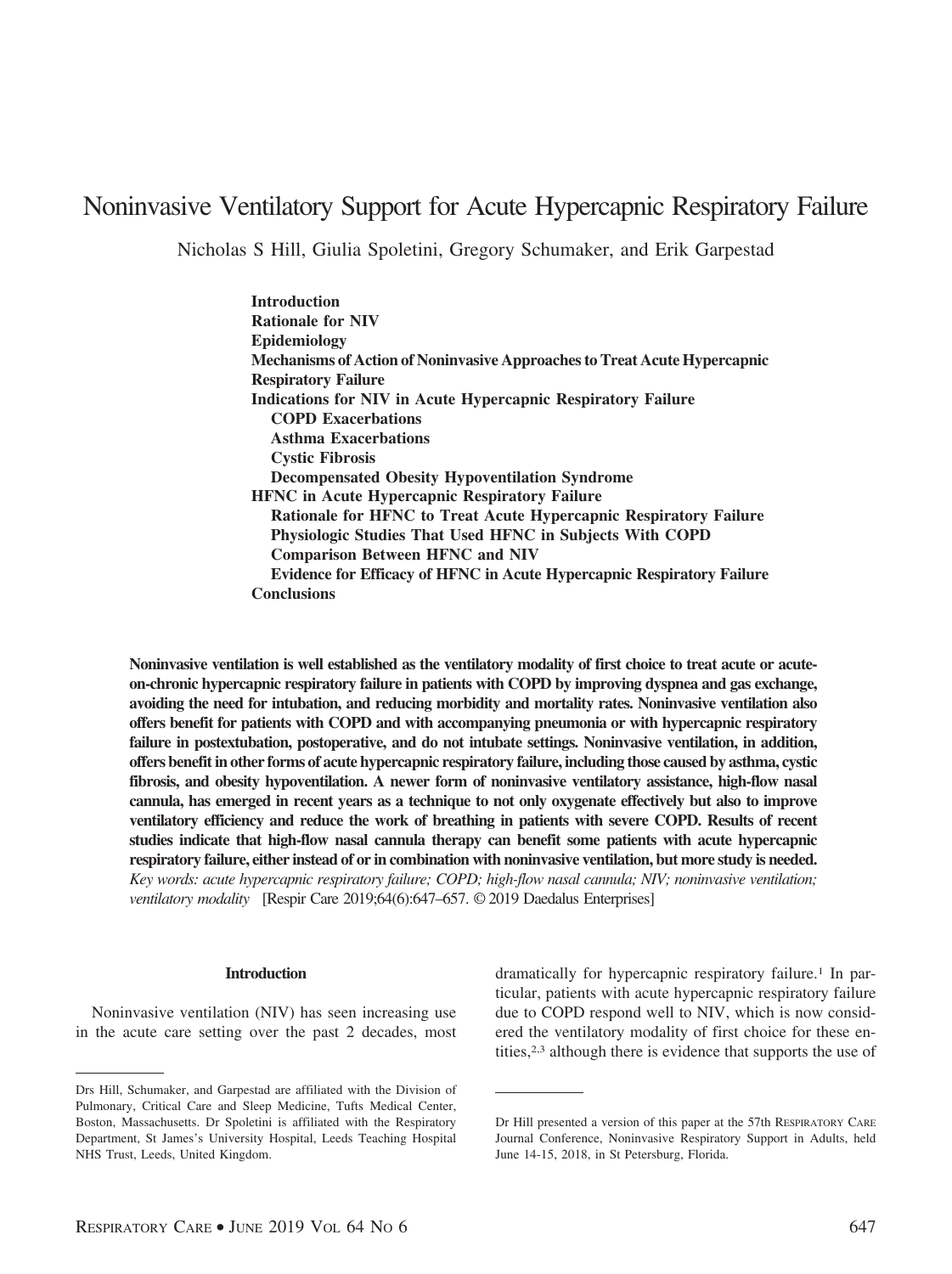NIV to treat acute hypercapnic respiratory failure of other etiologies as well.2 NIV generally refers to positive-pressure ventilation administered via a noninvasive interface, usually a full face mask, although reports of successful treatment of acute hypercapnic respiratory failure when using CPAP<sup>4,5</sup> and negative-pressure ventilation<sup>6</sup> have appeared in the older literature. More recently, there has been emerging interest in using high-flow nasal cannula (HFNC) to treat acute hypercapnic respiratory failure.7 The following article reviews the rationale for using NIV in preference to invasive mechanical ventilation, the epidemiology of use over the past 2 decades, mechanisms of action, and evidence for using NIV to treat various forms of hypercapnic respiratory failure. Emerging evidence for applications of HFNC in acute hypercapnic respiratory failure is also reviewed, with potential indications as well as caveats.

#### **Rationale for NIV**

NIV has a number of advantages over invasive ventilation, including improved safety and outcomes. By avoiding invasion of the upper airway, NIV eliminates trauma and discomfort associated with airway insertion and leaves upper-airway protective mechanisms intact, which thus reduces the occurrence of health-care–associated pneumonias.8 Use of NIV is also associated with fewer invasive procedures and hospital-acquired infections overall.9 Due to the reduced morbidity and reduced need for sedation, patients treated with NIV may spend less time in the ICU10 or hospital, which thus lowers health-care costs.11

#### **Epidemiology**

In view of the above-mentioned advantages and the accumulating evidence, the use of NIV to treat acute hypercapnic respiratory failure in COPD exacerbations has been increasing worldwide over the past 20 years. An early observational study of NIV utilization for subjects with acute respiratory failure due to COPD or acute cardiogenic pulmonary edema in a single 26-bed French ICU revealed an increase from 20% of ventilator starts in 1994 to nearly 90% in 2001.9 In association with this increase, the occurrence of health-care–acquired pneumonias and ICU mortality fell from 20% to 8% and from 21% to 7%, respectively. Subsequent surveys of European ICUs performed in 1997 and 2002 showed that NIV use increased from 16% to 23% of overall ventilator starts.12,13 Another serial survey of ventilator use in international ICUs performed in 1998 and 2004 showed that NIV use for patients with COPD increased from 48% to 78% of ventilator starts.14,15

Similar trends were observed in surveys of acute-care hospitals in the northeastern United States. These showed an increase in the overall ventilator start rate for NIV, from 20% in 200216 to nearly 40% in 200817 and for an NIV start rate for patients with COPD from an estimated 33% in 2002 to 80% in 2008. More-recent studies that used large data analyses in the United States showed continuations of these trends. Chandra et al<sup>1</sup> analyzed  $>7.5$  million admissions for COPD exacerbations in the United States Nationwide In-patient Sample between 1998 and 2008. They found an increase in NIV starts from 1% to 4.5% (462% increase), whereas use of invasive ventilation dropped from 6% to 3.5% (42% decrease). When using the Premier Database, Stefan et al<sup>18</sup> found similar trends between 2001 and 2011, with NIV use increasing by 15% annually and the largest proportionate increase in the  $>85$ y age group.

These trends demonstrate a large increase in the use of NIV worldwide over 2 decades, but this varies not only between countries but also between institutions in a single country. A 2003 national audit in the United Kingdom found that 39% of ICUs were not applying NIV to patients with COPD,<sup>19</sup> and a 2008 survey in Korea found that only 2 of 24 university ICUs were using NIV, which constituted only 4% of total ventilator starts.20 These latter findings underline the importance of continuing to provide education to providers worldwide via dissemination and implementation of guideline recommendations.

# **Mechanisms of Action of Noninvasive Approaches to Treat Acute Hypercapnic Respiratory Failure**

Hypercapnic respiratory failure ultimately arises from a failure to adequately ventilate the gas-exchanging areas of the lungs due to an imbalance of the demand and supply for breathing work. Factors that increase work of breathing include increased  $CO<sub>2</sub>$  production, increased mechanical breathing load due to stiffening (increased elasticity) of the lungs and/or chest wall, or loss of lung elasticity, which leads to hyperinflation of the lungs as well as increased airway resistance. Factors that reduce the ability to supply ventilatory work include weakness or mechanical disadvantage of respiratory muscles, respiratory muscle fatigue, increased airway resistance, and a depressed respiratory drive.

Dr Hill discloses relationships with Philips Respironics and Fisher & Paykel.

The remaining authors have disclosed no conflicts of interest.

Correspondence: Nicholas S Hill MD, Division of Pulmonary, Critical Care and Sleep Medicine, Tufts Medical Center, 800 Washington St #257 Boston, MA 02111. E-mail: nhill@tuftsmedicalcenter.org.

DOI: 10.4187/respcare.06931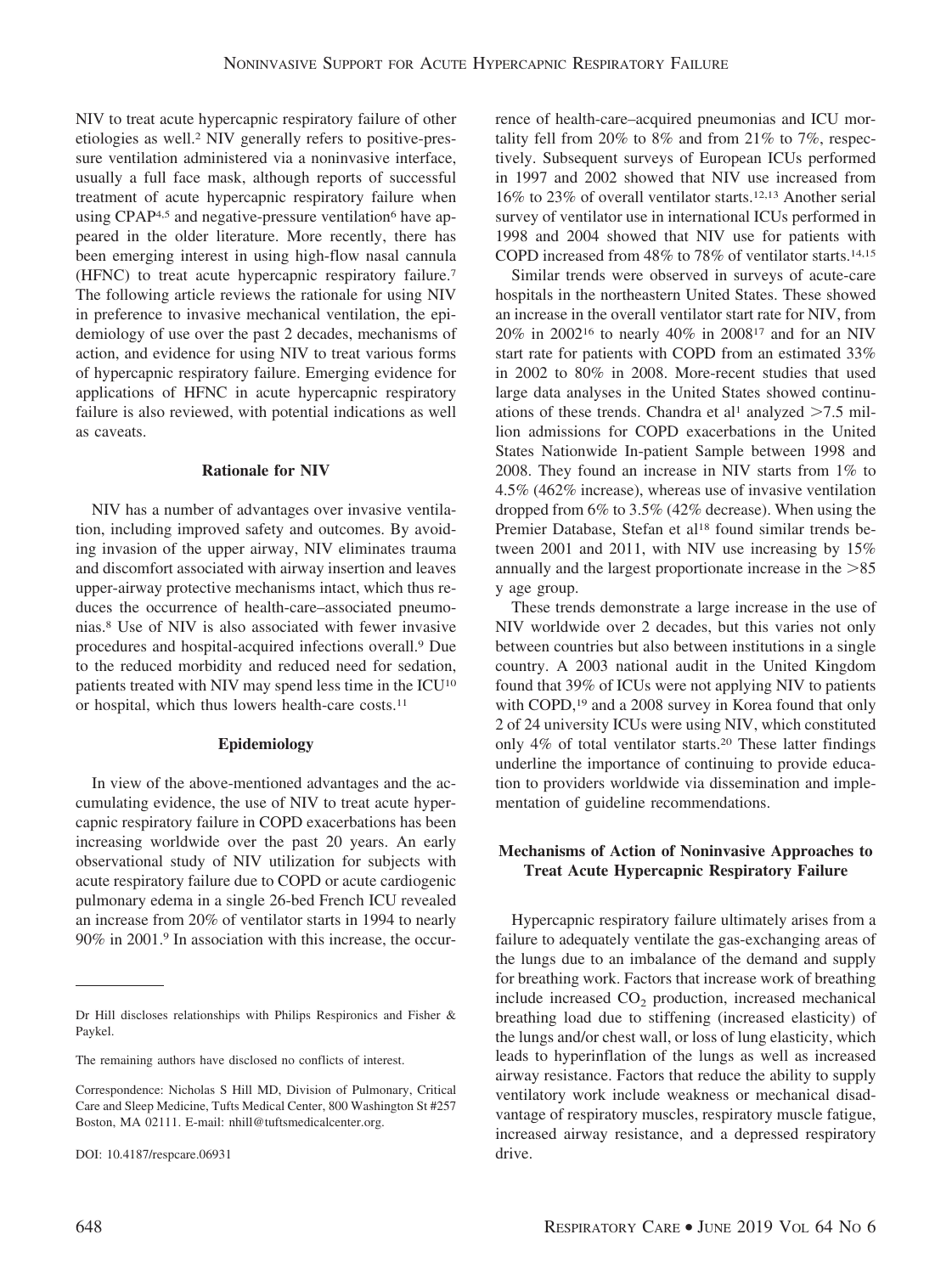Table 1. Indications for Noninvasive Ventilation in Acute Respiratory Failure

| Indication                                                                                                                | Sel                                                           |  |
|---------------------------------------------------------------------------------------------------------------------------|---------------------------------------------------------------|--|
| Strong                                                                                                                    | 1. Determine the need for ven                                 |  |
| Acute or acute-on-chronic hypercapnic respiratory failure due to<br><b>COPD</b>                                           | Moderate-to-severe dyspnea<br>Tachypnea $(\geq 24$ breaths/m  |  |
| Acute cardiogenic pulmonary edema                                                                                         | Increased accessory muscle                                    |  |
| Intermediate                                                                                                              | Thoracoabdominal paradox                                      |  |
| Acute respiratory failure in patients who are immunocompromised                                                           | $pH < 7.34$ ; $P_{aCO_2} > 45$ mn                             |  |
| Hypercapnic respiratory failure due to COPD associated with<br>pneumonia and in postoperative and postextubation settings | 2. Determine the presence of<br>Medical instability, includin |  |
| Respiratory failure and/or compromise in patients with COPD and<br>with a do-not-intubate status                          | gastrointestinal bleed, act<br>Agitation, uncooperativenes    |  |
| Weak                                                                                                                      | Inability to protect the airw                                 |  |
| Acute or acute-on-chronic hypercapnic respiratory failure due to<br>asthma, cystic fibrosis, or obesity hypoventilation   | Inability to accommodate the                                  |  |

Noninvasive approaches use a variety of mechanisms to restore the balance of the supply and demand of breathing work. CPAP alone reduces work of breathing in patients with severe COPD by counterbalancing auto-PEEP, the elevated intra-alveolar pressure due to incomplete emptying, sometimes referred to as dynamic hyperinflation. Extrinsic PEEP  $(5-10 \text{ cm H}_2O)$  applied via a mask reduces the drop in pressure needed to create a negative pressure gradient and initiate air flow for the next breath. Pressure support also reduces the work of breathing by reducing the force inspiratory muscles must apply during inspiration (like power steering). The combination of PEEP and pressure support reduces diaphragmatic work in patients with COPD exacerbations more effectively than either one alone,<sup>21,22</sup> which helps to mitigate excessive work of breathing that leads to respiratory muscle fatigue and avoids worsening respiratory failure. Physiologic benefits of NIV in patients with COPD include more-rapid improvements in  $P_{aCO_2}$ , heart rate, and dyspnea scores than conventional oxygen therapy.23

#### **Indications for NIV in Acute Hypercapnic Respiratory Failure**

# **COPD Exacerbations**

Acute or acute-on-chronic hypercapnic respiratory failure due to a COPD exacerbation is the best-established indication for NIV (Table 1). For at least 15 years, guidelines have considered NIV as the ventilatory modality of first choice to treat COPD exacerbations that require ventilatory assistance. The efficacy of NIV to treat COPD exacerbations has been apparent for over 20 years.<sup>21,23</sup> Multiple randomized controlled trials (RCT) provide solid supportive evidence of the benefits of NIV in COPD exacerbations, including more-rapid improvements in  $P_{aCO_2}$ ,

Table 2. Selection of Patients With Acute Hypercapnic Respiratory Failure for Noninvasive Ventilation

| Selection Criteria                                                                                                            |
|-------------------------------------------------------------------------------------------------------------------------------|
| 1. Determine the need for ventilatory assistance                                                                              |
| Moderate-to-severe dyspnea                                                                                                    |
| Tachypnea $(\geq 24$ breaths/min)                                                                                             |
| Increased accessory muscle use                                                                                                |
| Thoracoabdominal paradox                                                                                                      |
| $pH < 7.34$ ; $P_{aCO_2} > 45$ mm Hg                                                                                          |
| 2. Determine the presence of contraindications                                                                                |
| Medical instability, including hypotensive shock, massive<br>gastrointestinal bleed, acute ST elevation myocardial infarction |
| Agitation, uncooperativeness                                                                                                  |
| Inability to protect the airway                                                                                               |
| Inability to accommodate the mask                                                                                             |

heart rate, and dyspnea scores than conventional therapy.<sup>24</sup> Meta-analyses by Lightowler et al<sup>25</sup> and Quon et al<sup>26</sup> observed relative risk reductions with NIV of 0.42% and 65% for intubation, respectively; 0.41% and 55% for mortality, respectively; and an absolute reduction of 3.21 and 1.9 in hospital days, respectively (all  $P < .05$ ), compared with subjects who were conventionally treated. More recently, a propensity-adjusted comparative effectiveness analysis that used data from 420 hospitals and  $>$ 25,000 patients showed that the subjects with COPD who were treated with initial NIV compared with those treated with invasive ventilation had a lower risk of mortality (odds ratio 0.54, 95% CI 0.48 – 0.61) and hospital-acquired pneumonia (odds ratio  $0.53$ ,  $95\%$  CI  $0.44 - 0.64$ ), lower costs (cost ratio 0.68, 95% CI 0.67– 0.69), and a shorter length of stay (stay ratio 0.81, 95% CI 0.79–0.82, all  $P < .05$ ).<sup>27</sup> The recent European Respiratory Society/American Thoracic Society practice guideline on NIV recommended NIV as the first ventilatory option to treat patients with severe COPD exacerbations, but they also recommended against routine use of NIV for patients with mild COPD exacerbations.<sup>3</sup>

Patients with COPD and acute respiratory failure are good candidates for NIV in other settings as well. NIV to facilitate early removal of an endotracheal tube,<sup>28,29</sup> to avert the need for re-intubation after a standard extubation,<sup>30</sup> to use in the postoperative setting,<sup>31</sup> and to use when there is a concomitant pneumonia10 are all supported by RCTs. In patients with COPD and with a do not intubate status, use of NIV is supported by observational data.<sup>32,33</sup>

Selection criteria for initiation of NIV in patients with hypercapnic respiratory failure (Table 2) is a 2-step process that first determines whether the patient needs ventilatory assistance based on clinical and gas exchange criteria. If so, then the next step is to determine whether the patient is a good candidate for NIV. If there are contraindications, then invasive ventilation would be preferred unless the patient has decided against it. NIV should be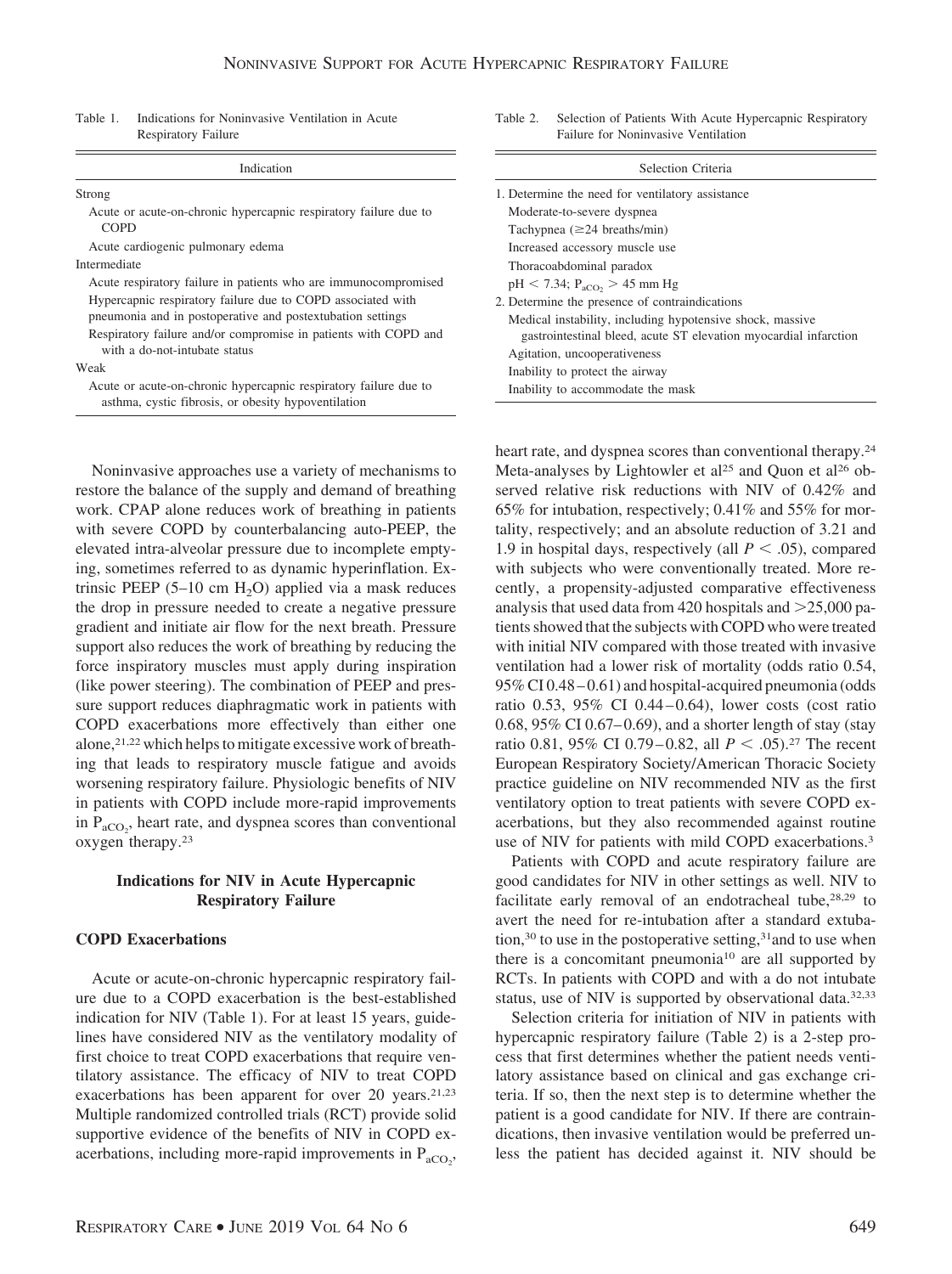initiated as soon as the patient meets criteria for needing ventilatory assistance, neither sooner nor later. Premature initiation wastes resources and increases intolerance rates, and delayed initiation permits patients to deteriorate to the point when intubation is unavoidable. Delay of a needed intubation is to be assiduously avoided; this raises the possibility of an emergency intubation or respiratory arrest that greatly increases the risk of morbidity or mortality.

#### **Asthma Exacerbations**

Reports that date back more than 20 years indicate that NIV can improve gas exchange and avoid intubation in patients with severe, recalcitrant asthma, 34,35 but relatively few RCTs have been done. One small RCT found that NIV compared with sham treatment improved  $FEV<sub>1</sub>$  more after 3 h of therapy (FEV<sub>1</sub>%: 53.5 versus 28.5;  $P < .05$ ) and that fewer subjects on NIV required hospital admission.36 To explore the idea that positive pressure might act as a bronchodilator, a subsequent study withheld bronchodilators for the first hour after initiation of "high" or "low" bi-level ventilation (inspiratory and expiratory pressures of 8 and 6 cm  $H_2O$  and 6 and 4 cm  $H_2O$ , respectively) or conventional oxygen therapy.37The "high-dose" NIV group had a  $20\%$  improvement in  $FEV<sub>1</sub>$  over baseline compared with no improvement in controls treated with oxygen  $(P < .05)$ . A third RCT enrolled subjects with severe airway obstruction and respiratory distress (average  $FEV<sub>1</sub>$ of 21% predicted; frequency of 36 breaths/min) to receive NIV or conventional therapy with oxygen supplementation.38 NIV use was associated with a trend toward more improvement in  $FEV<sub>1</sub>$  in the first hour, less salbutamol use, and a shorter hospital length of stay (38 versus 54 h).<sup>38</sup> However, the clinical importance of these differences is in doubt because, in both the NIV and control groups, intubation rates were similarly low and there were no mortalities.

Although not definitive, these findings were encouraging and indicated that NIV could, perhaps by virtue of a positive pressure-induced bronchodilator effect, help to improve air flow early on during severe asthma exacerbations. This was consistent with some experimental asthma models that show evidence of improved air flow when positive pressure is applied,<sup>39</sup> but this has not been adequately studied in a clinical setting. A Cochrane review considered NIV for asthma promising but controversial<sup>40</sup> and the European Respiratory Society/American Thoracic Society guideline made no recommendation due to a lack of evidence.3 Even so, NIV can be considered to treat acute severe asthma and, anecdotally, may be useful to avoid intubation in status asthmaticus, although more studies are clearly needed to test this possibility and to assess the clinical utility of its apparent early bronchodilator effect. In the meantime, caution should be exercised because

some patients with severe asthma can deteriorate rapidly and develop very-severe obstruction, which makes ventilation difficult, even via the invasive route.

# **Cystic Fibrosis**

For at least 25 years, NIV has been used to treat patients with end-stage cystic fibrosis who are acutely deteriorating. The largest series to date enrolled 113 subjects treated with NIV for an exacerbation of cystic fibrosis.<sup>41</sup> Ninety of these subjects had very severe airway obstruction (median  $FEV<sub>1</sub>/FVC$ , 0.5) and were under consideration or were actually listed for lung transplantation. Twenty eight survived to transplantation, 10 remained on the list at the time of reporting, and the remainder died. NIV improved oxygenation but not hypercapnia, which was severe (range, 60 – 80 mm Hg). Among 23 subjects not considered for lung transplantation, mortality was 87% after an average of 45 d. Thus, NIV may serve as a rescue therapy to provide a bridge to transplantation for patients with acutely deteriorating cystic fibrosis,<sup>42</sup> but control of airway secretions is still a huge challenge, and mortality is high if lung transplantation is not a consideration. A Cochrane review from 2017 concluded that NIV in patients with cystic fibrosis may be a useful adjunct to other techniques for secretion removal and may improve nocturnal gas exchange more than oxygen alone but that the effects on disease exacerbations and progression remain unclear.43

#### **Decompensated Obesity-Hypoventilation Syndrome**

Patients with acute-on-chronic respiratory failure caused by sleep apnea syndrome, usually in combination with obesity-hypoventilation syndrome and right-sided heart failure, were treated successfully with NIV and transitioned to CPAP once stabilized.<sup>44</sup> Sturani et al<sup>45</sup> described the successful use of nasal NIV administered with a bilevel positive airway pressure device  $(18 \text{ cm H}_2\text{O})$  inspiratory and 6 cm  $H_2O$  expiratory pressures) in 5 subjects who were morbidly obese (mean body mass index of  $50 \text{ kg/m}^2$ ) and with severe sleep apnea. In one Spanish cohort, 54 subjects with obesity-hypoventilation syndrome (34 after exacerbations) were treated with NIV.46 None required intubation, and improvement in gas exchange after an average follow-up of 50 months was impressive (24 mm Hg mean increase in  $P_{aO_2}$  and 17 mm Hg mean decrease in  $P_{aCO_2}$ ).<sup>46</sup> Five subjects who lost weight were weaned off NIV, and another 16 were successfully transitioned to CPAP alone.46

In a much larger more-recent prospective Spanish cohort, all of whom were treated with NIV, the subjects with decompensated obesity-hypoventilation syndrome (173) when compared with those with exacerbations of COPD (543) had similar severities of hypercapnia and acidosis  $(P_{aCO_2}$  86 mm Hg, and pH 7.22 in both groups) but had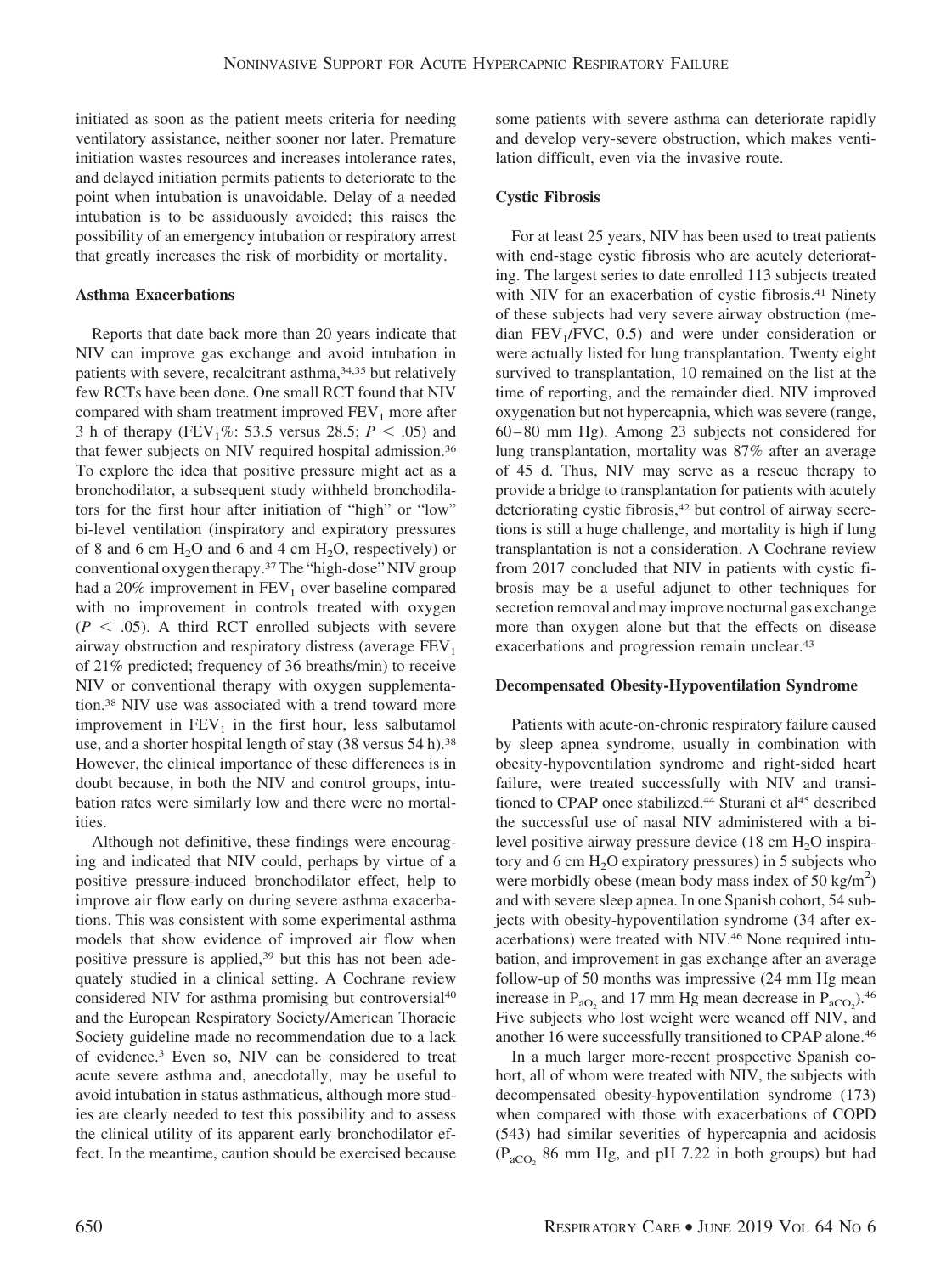|                                                                                                                                                                                                                      | <b>HFNC</b> | Conventional<br>Oxygen Therapy | <b>NIV</b> |
|----------------------------------------------------------------------------------------------------------------------------------------------------------------------------------------------------------------------|-------------|--------------------------------|------------|
| Tolerability                                                                                                                                                                                                         | $++++$      | $++$                           | $^{+}$     |
| Comfort                                                                                                                                                                                                              | $++++$      | $++$                           | $^{+}$     |
| Mucociliary function*                                                                                                                                                                                                | $+++$       | $+$                            | $^{+}$     |
| Eating                                                                                                                                                                                                               | $+++$       | $++$                           | $^{+}$     |
| Speaking                                                                                                                                                                                                             | $+++$       | $++$                           | $^{+}$     |
| Oxygenation                                                                                                                                                                                                          | $++$        | $^{+}$                         | $+++$      |
| Ventilatory index <sup>†</sup>                                                                                                                                                                                       | $++$        | $^{+}$                         | $+$        |
| Ventilatory efficiency                                                                                                                                                                                               | $++++$      | $^{+}$                         | $^{+}$     |
| Work of breathing                                                                                                                                                                                                    | $++$        | $^{+}$                         | $+++$      |
| * Preserves ventilatory function.<br>† Breathing frequency $\times$ P <sub>aCO2</sub> .<br>$HFNC = high-flow$ nasal cannula<br>$NIV = noninvasive ventilation$<br>$+++$ = most<br>$++$ = intermediate<br>$+$ = least |             |                                |            |

| Table 3. | Comparison of High-Flow Nasal Therapy (HFNC), |
|----------|-----------------------------------------------|
|          | Conventional Oxygen Therapy, and NIV          |

lower rates of late NIV failure (9% versus 16%) and inhospital (10.6% versus 18%) and 1-y mortalities.<sup>47</sup> The investigators concluded that NIV can effectively treat acute hypercapnic respiratory failure in patients with obesityhypoventilation syndrome, possibly with better outcomes than in patients with COPD exacerbations.47 However, the quality of the studies is limited, and there are no guidelines that endorse the use of NIV for this application.

#### **HFNC in Acute Hypercapnic Respiratory Failure**

#### **Rationale for HFNC to Treat Acute Hypercapnic Respiratory Failure**

HFNC therapy has increasingly been used as a treatment for various kinds of respiratory failure over the past several years. This increasing uptake has been driven by several advantages that HFNC has over conventional higher-intensity oxygen systems (such as non-rebreather or air-entrainment masks)<sup>48</sup> and NIV,<sup>49</sup> including better comfort and tolerability (Table 3). These advantages are related to the unobtrusive nasal interfaces used with HFNC that permit unimpeded eating by mouth and speaking as well as greater heating and humidification (to body conditions), which enable patients to tolerate the high nasal flows (up to 60 L/min, depending on manufacturer) and enhances hydration of secretions. This helps to preserve mucociliary function and facilitates secretion removal in patients with bronchiectasis,<sup>50</sup> and could be of value in patients with COPD.

Another aspect of HFNC that is relevant to patients with COPD is its ability to flush out exhaled gas from the nasopharynx, which thus reduces dead space ventilation

and improves the efficiency of ventilation. In addition, HFNC reduces breathing frequency by posing an expiratory impedance that slows exhalation. These effects reduce the work of breathing per minute. Furthermore, the expiratory impedance produces PEEP that approximates 1 cm  $H<sub>2</sub>O$  for every 10 L/min flow with the mouth closed.<sup>51</sup> Although this could contribute to a reduction in the work of breathing by counterbalancing effects of auto-PEEP, the importance of this effect in clinical settings has not been established.

HFNC also oxygenates effectively because of 2 related mechanisms. First, the high flow delivered is closer to or exceeds inspiratory flows found in patients who are dyspneic. Inspiratory flows are quite variable, depending on factors such as age, respiratory muscle function, and inspiratory resistance. But, they almost always exceed the 15 L/min often used with non-rebreather masks and may occasionally exceed the 60 L/min maximum flow of some of the commercially available HFNC therapy systems.52,53 This means that HFNC reduces room-air entrainment that occurs with conventional oxygen systems, which limits dilution of delivered gas and provides a higher and morereliable  $F_{IO_2}$ . The second mechanism has to do with flushing out dead-space gas in the nasopharynx during exhalation, which means that the initial bolus of inspired gas contains oxygen-enriched gas from the HFNC device rather than exhaled oxygen-depleted gas, again helping to deliver a more reliable  $F_{IO_2}$ . Results of clinical studies show enhanced oxygenation compared with conventional oxygen systems in subjects in critical care<sup>54</sup> but not as good as NIV, presumably because of the greater positive airway pressure achieved with NIV.55

# **Physiologic Studies That Used HFNC in Subjects With COPD**

Several small physiologic studies examined responses to short-term application of HFNC in subjects with severe stable COPD. Fraser et al<sup>56</sup> randomly crossed over 30 male subjects with COPD to 20 min of HFNC therapy at 30 L/min or 20 min of conventional nasal cannula oxygen therapy  $(2-4 \text{ L/min})$ . They found a lower breathing frequency (15.4 versus 19.2 breaths/min), transcutaneous  $P_{CO}$ . (43.3 versus 46.7 mm Hg), larger tidal volume, and greater end-expiratory lung volume in the HFNC group compared with the conventional oxygen group. Atwood et al<sup>57</sup> examined the effect of the Flowrest high velocity device (Vapotherm, Exeter, New Hampshire), which uses smaller-bore nasal prongs than are used with the Optiflow device (Fisher & Paykel, Auckland, New Zealand), which has been used in most of the other studies. The high velocity device, even at lower flows (up to 35 L/min) is thought to augment turbulent energy and accelerate the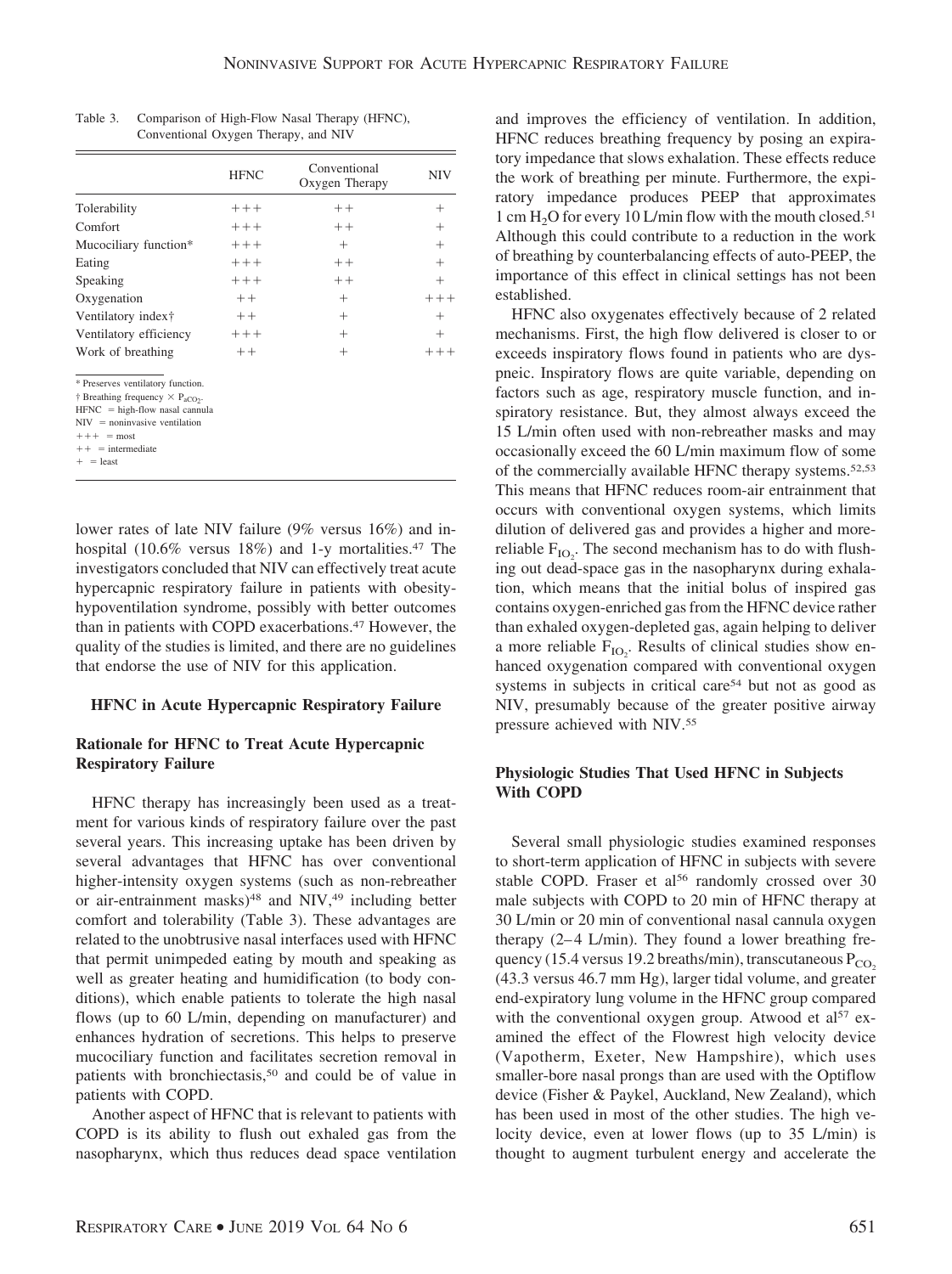Table 4. Comparison of Technical Factors Between HFNC and NIV

| NIV                                 | <b>HFNC</b>                     |
|-------------------------------------|---------------------------------|
| Variable                            | $31-37$ °C                      |
| Variable                            | Saturated                       |
| Preset inspiratory and expiratory   | Variable                        |
| Variable                            | Preset continuous               |
| Ventilator circuit Single or double | Single heated                   |
| Bleed-in or blender                 | Blender $(FIO)$<br>$0.21 - 1.0$ |
|                                     |                                 |

 $NIV =$  noninvasive ventilation

vortices formed in the nasal cavity and possibly enhances the flushing effect.58

The study by Atwood et al<sup>57</sup> enrolled subjects with COPD who were on  $1-2$  L/min nasal oxygen at home. They were randomized to 30 min each of spontaneous breathing on room air, their usual low-flow conventional oxygen therapy, and HFNC with no  $O_2$  supplementation.<sup>57</sup> The investigators hypothesized that oxygenation would be improved by HFNC compared with spontaneous breathing of room air because of the flushing of dead space but that was not the case. Only the conventional oxygen therapy setting led to an increase in oxygenation. Breathing frequency was reduced on HFNC but not in the other conditions, and  $P_{aCO_2}$  was unchanged in all settings.<sup>57</sup> The investigators calculated a ventilatory index as the product of breathing frequency and  $P_{aCO_2}$  that was lower on HFNC, consistent with improved ventilatory efficiency.<sup>57</sup>

Pisani et al<sup>59</sup> studied 14 subjects with severe COPD and hypercapnic respiratory failure when using HFNC up to 30 L/min compared with NIV with an expiratory pressure of 4 cm  $H<sub>2</sub>O$  and inspiratory pressure adjusted to tolerance. They measured the pressure-time product of the diaphragm as an index of the work of breathing by using esophageal and gastric manometry to measure transdiaphragmatic pressure. At HFNC of 30 L/min, the pressure-time product of the diaphragm per min was lower than at baseline but higher than during NIV.

These studies support the idea that HFNC could be helpful to treat an exacerbation of COPD by virtue of the ability of HFNC to reduce breathing frequency and the work of breathing. HFNC provides oxygenated gas with a precise  $F_{IO}$  so that excessive oxygen delivery can be avoided. It also maintains hydration of secretions and mucociliary function, which thus enhances mobilization of secretions.

#### **Comparison Between HFNC and NIV**

As listed in Table 4, HFNC delivers oxygenated gas at body temperature and saturation, whereas these are vari-



Fig. 1. Mask pressure tracing during noninvasive ventilation (NIV) by using a bi-level ventilator with inspiratory pressure of 12 cm  $H_2O$ and expiratory pressure of 6 cm  $H<sub>2</sub>O$ , and oropharyngeal pressure tracing during high-flow nasal cannula (HFNC) with flow set at 60 L/min. Expiratory pressures are similar, at roughly 6 cm  $H_2O$ (declining during expiration as patient expiratory flow diminishes), but during inspiration, pressure rises to the set 12 cm  $H<sub>2</sub>O$  during NIV and drops to 2 cm  $H<sub>2</sub>O$  during HFNC. Data are from ventilator tracings and Reference 60. Illustration was by W. Hill.

able with NIV because some practitioners do not routinely use humidification and even when humidifiers are used, heating and humidification are often partial. A major difference between the HFNC and NIV is that, with the latter, the ventilatory modes most often used are pressure targeted, with preset expiratory and inspiratory pressures, and a backup rate. Flow varies to maintain pressure. With HFNC, flow is targeted and pressure varies as determined by flow, respiratory cycle, and nasal resistance. Both HFNC and NIV supply oxygen via oxygen blenders that allow  $F_{IO}$  to be set between 0.21 and 1.0.

As shown in Figure 1, another major difference is how nasopharyngeal (and, presumably, lower airway) pressure varies during the respiratory cycle. The expiratory pressure with HFNC reaches a peak early during expiration when the patient's expiratory flow peaks. This is in the range of 5–6 cm  $H_2O$  at flows of 50–60 L/min.<sup>60</sup> The expiratory pressure then gradually diminishes as exhalation proceeds, and patient expiratory flow drops off until it dips abruptly during the onset of inspiration. As long as the HFNC flow exceeds the patient's inspiratory flow, nasophayngeal pressure will remain positive but may drop to 1 or 2 cm  $H_2O$ . With NIV, nasopharyngeal, and airway pressures depend on the preset pressures as long as the air leak is not excessive. In Figure 1, inspiratory and expiratory pressures during NIV are set at 12 and 6 cm  $H_2O$ , respectively. During expiration, HFNC therapy and NIV pressures are almost superimposable, but, during inspiration, NIV pressure rises to  $12 \text{ cm H}_2\text{O}$  and HFNC pressure drops to  $2 \text{ cm H}_2$ O. This will likely have major differential effects on the work of breathing, with NIV more effectively assisting ventilation and improving oxygenation in situations in which the higher inspiratory pressure is likely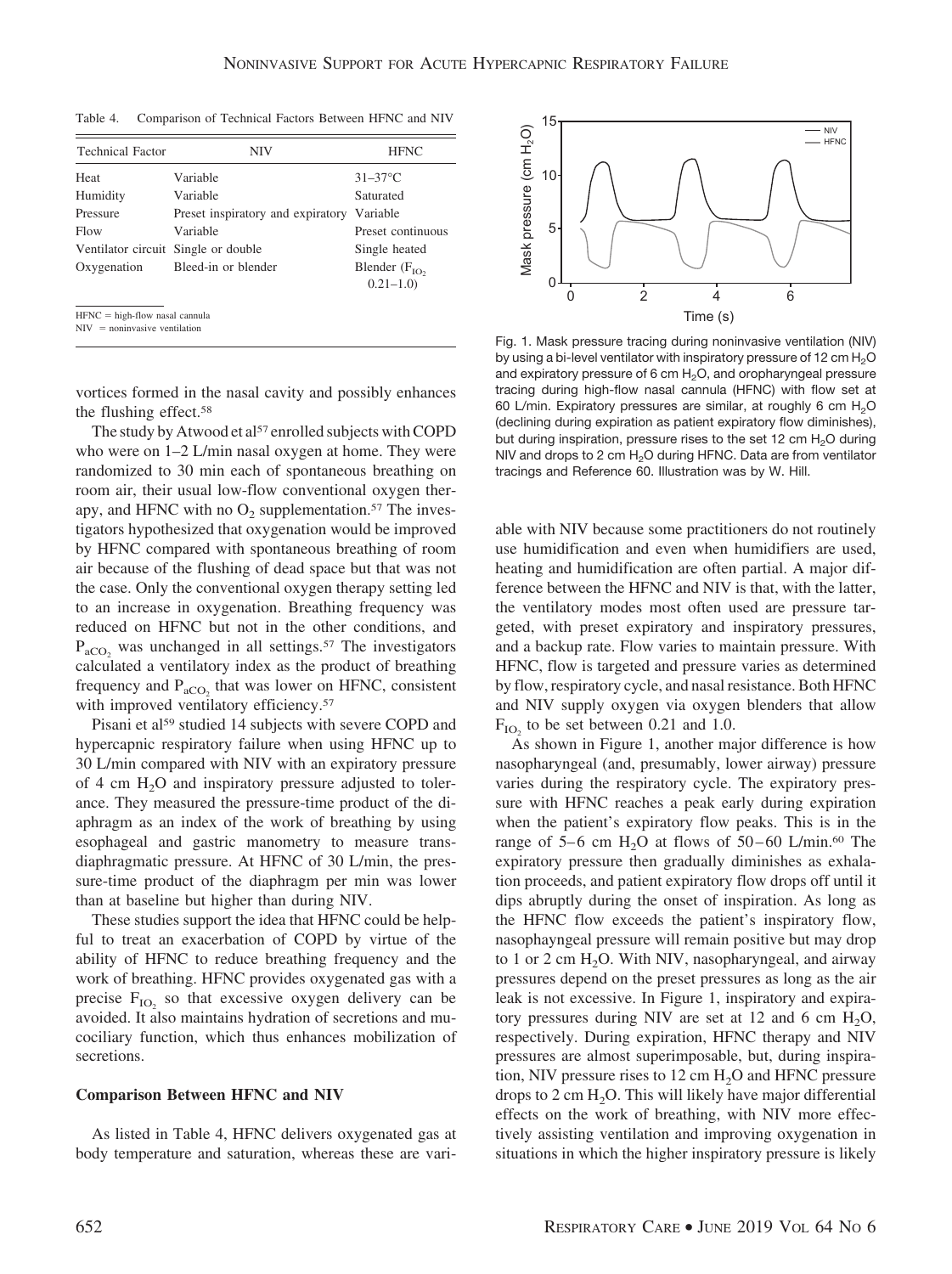to be helpful, such as severe COPD exacerbations or with acute cardiogenic pulmonary edema.

#### **Evidence for Efficacy of HFNC in Acute Hypercapnic Respiratory Failure**

HFNC is not a new therapy, but it has emerged as an increasingly used treatment for respiratory failure over the past 5 years. The evidence base to support its use is accumulating but is not yet firmly established. The strongest evidence is for use in hypoxemic respiratory failure caused by ARDS or pneumonia,<sup>61</sup> or in subjects who are hypoxic and are postoperative<sup>55</sup> or postextubation.<sup>62-64</sup> Although some meta-analyses concluded that HFNC is superior to conventional oxygen therapy with regard to avoidance of intubation or escalation of therapy, $65$  others $66,67$  have not demonstrated such benefits in comparison with NIV. More studies with consistent methodologies and better characterized patient populations will be needed before optimal indications and applications can be adequately addressed.

Few studies reported on the performance of HFNC in acute hypercapnic respiratory failure and those available thus far have focused only on COPD. In one retrospective study, 33 subjects with acute hypercapnia (mean  $P_{\text{aCO}_2}$  of 55 mm Hg), a third with COPD, were treated with HFNC (average  $F_{IO}$  of 0.45 and flow of 41 L/min). After initial conventional oxygen therapy during which  $P_{\text{aCO}_2}$  rose by a mean of 1 mm Hg, patients were switched to HFNC and  $P_{aCO_2}$  fell by 4 mm Hg at both 1 and 24 hrs after HFNC initiation.68

A controlled study based in the emergency departments at 5 centers randomized 204 subjects with respiratory compromise to receive high-velocity nasal insufflation (HVNI Vapotherm, average flow 30 L/min) versus NIV (average inspiratory positive airway pressure,  $13 \text{ cm H}_2\text{O}$ , and expiratory positive airway pressure,  $6 \text{ cm H}_2\text{O}$ .<sup>7</sup> COPD was the most-common presenting condition, which accounted for some 40% of the subjects, with general dyspnea and congestive heart failure the next most common condition. Seven percent of subjects in the high-velocity group required intubation compared with 13% in the NIV group, a nonsignificant difference. However, failure of the initial device due to persisting respiratory distress or inability to adequately ventilate or oxygenate led to crossover to the other device in 19% (overall failure rate, 26%) in the high-velocity group compared with 6% (overall failure, 19%) in the NIV group. The investigators concluded that high-velocity insufflation is noninferior to NIV for treating acute respiratory failure in the emergency department, although it is possible that many of the subjects who crossed over to NIV from the high-velocity group avoided intubation because of NIV.7 Thus, if they had not crossed over, then the intubation rate in the high-velocity group could have been higher and the conclusion could have been difTable 5. Possible Indications for High-Flow Nasal Therapy in Patients With COPD and Acute Hypercapnic Respiratory Failure

#### Possible Indication

Moderate severity exacerbations Intolerant of NIV but no need for immediate intubation COPD exacerbation with difficulty mobilizing secretions Use during breaks from NIV

Evidence base for use of high-flow nasal therapy for acute hypercapnic respiratory failure in COPD is much weaker than for NIV, which should be considered the ventilatory modality of first choice.

 $NIV =$  noninvasive ventilation

ferent. In a subgroup analysis of 65 subjects with hypercapnic respiratory failure obtained from this study, the intubation rate tended to be lower (6%) in the high-velocity group than in the NIV group (16%), but, because of the difference in crossovers, the overall failure rates were similar, at 23.5% and 25.8%, respectively.7

Although these findings support the idea that many patients with hypercapnic respiratory failure due to COPD could be treated successfully with HFNC therapy, this inference must be made with caveats. First, examination of the COPD cohort was based on a post hoc analysis and prospective RCTs that focus specifically on subjects with hypercapnic respiratory failure are lacking. Second, blinding is not possible with these studies and bias cannot be eliminated. Third, based on the pressure contour differences between HFNC and NIV discussed above, it is possible, perhaps even likely, that patients with more-severe exacerbations who require higher levels of pressure support to assist ventilation will have higher success rates with NIV. Until more data are available, NIV should continue to be viewed as the first-choice modality to treat acute hypercapnic respiratory failure due to COPD. HFNC may have advantages in milder exacerbations, especially in the presence of increased secretions or in patients who are intolerant of NIV (Table 5). Another possible application of HFNC is use as a complementary therapy instead of standard oxygen with NIV during breaks. In a recent RCT by Spoletini et al,<sup>69</sup> HFNC therapy had no effect on the duration of NIV sessions or breaks, but it was more comfortable and facilitated eating better than conventional oxygen and prevented the increased tachypnea and dyspnea that occurred with conventional oxygen during breaks.

#### **Conclusions**

NIV is well established as the preferred form of ventilatory assistance for patients with acute hypercapnic respiratory failure and in patients with COPD, improving dyspnea and gas exchange, and avoiding the need for in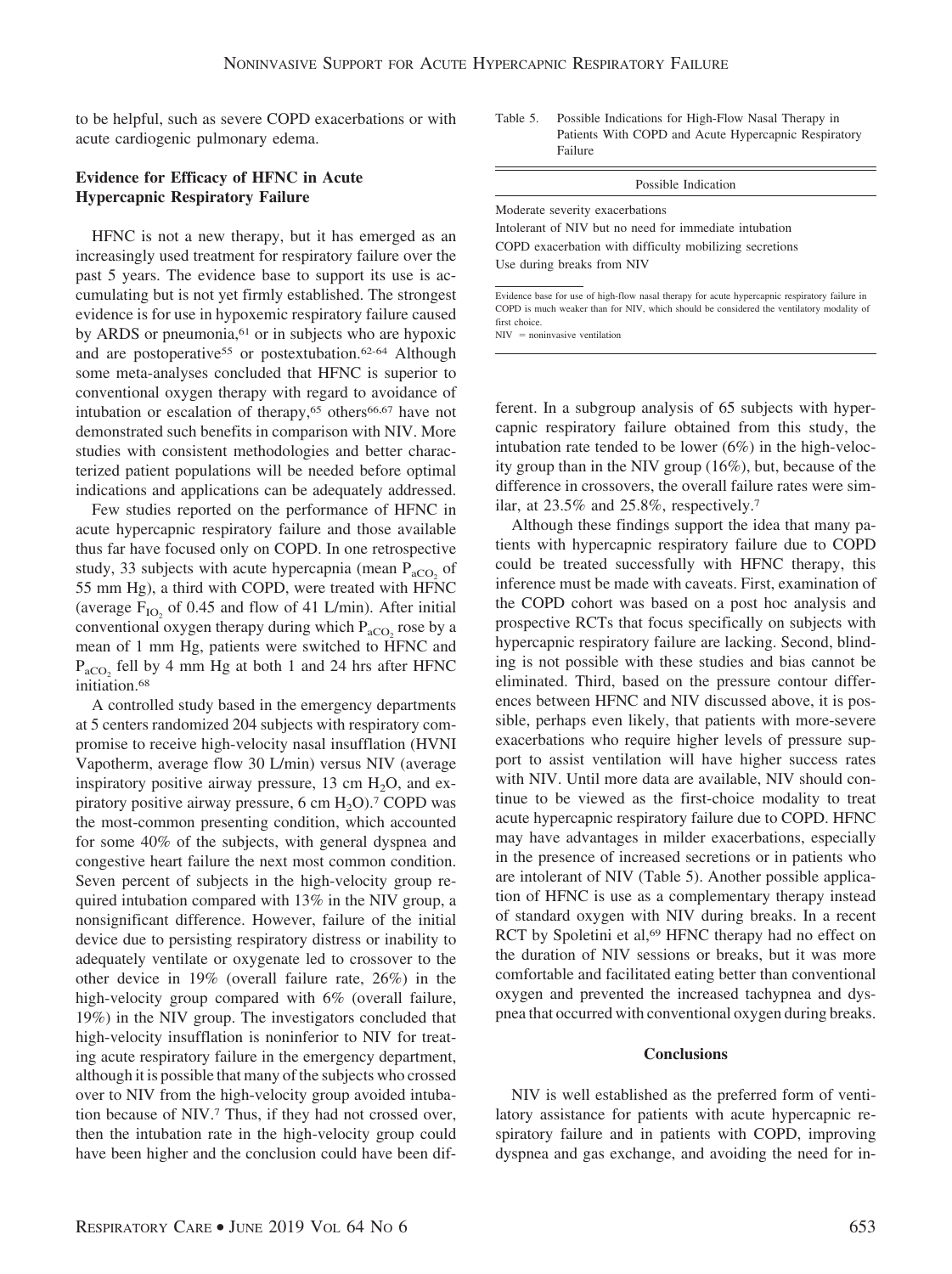tubation as well as reducing morbidity and mortality rates. It also has likely beneficial effects in other forms of acute hypercapnic respiratory failure, including those caused by asthma, cystic fibrosis, and obesity hypoventilation. A newer form of noninvasive ventilatory support, HFNC therapy, has emerged in recent years and is capable of improving ventilatory efficiency and reducing the work of breathing in patients with severe COPD. Results of early studies indicate that some patients with acute hypercapnic respiratory failure can be managed with HFNC in addition to or even instead of NIV, but more study is necessary before specific recommendations can be made.

#### **REFERENCES**

- 1. Chandra D, Stamm JA, Taylor B, Ramos RM, Satterwhite L, Krishnan JA, et al. Outcomes of non-invasive ventilation for acute exacerbations of COPD in the United States, 1998-2008. Am J Respir Crit Care Med 2012;185(2):152-159.
- 2. Nava S, Hill N. Non-invasive ventilation in acute respiratory failure. Lancet 2009;374(9685):250-259.
- 3. Rochwerg B, Brochard L, Elliott MW, Hess D, Hill NS, Nava S, et al.; Raoof S Members Of The Task Force. Official ERS/ATS clinical practice guidelines: noninvasive ventilation for acute respiratory failure. Eur Respir J 2017;50(2). pii:1602426.
- 4. Miro AM, Shivaram U, Hertig I. Continuous positive airway pressure in COPD patients in acute hypercapnic respiratory failure. Chest 1993;103(1):266-288.
- 5. de Lucas P, Tarancon C, Puente L, et al. Nasal continuous positive airway pressure in patients with COPD in acute respiratory failure. A study of the immediate effects. Chest 1993;104(6):1694-1697.
- 6. Corrado A, Gorini M, Melej R, Baglioni S, Mollica C, Villella G, et al. Iron lung versus mask ventilation in acute exacerbation of COPD: a randomised crossover study. Intensive Care Med 2009;35(4):648- 655.
- 7. Doshi P, Whittle JS, Bublewicz M, Kearney J, Ashe T, Graham R, et al. High-velocity nasal insufflation in the treatment of respiratory failure: a randomized clinical trial. Ann Emerg Med 2018;72(1):73- 83.e5.
- 8. Nourdine K, Combes P, Carton MJ, Beuret P, Cannamela A, Ducreux JC. Does noninvasive ventilation reduce the ICU nosocomial infection risk? A prospective clinical survey. Intensive Care Med 1999;25(6):567-573.
- 9. Girou E, Brun-Buisson C, Taillé S, Lemaire F, Brochard L. Secular trends in nosocomial infections and mortality associated with noninvasive ventilation in patients with exacerbation of COPD and pulmonary edema. JAMA 2003;290(22):2985-2991.
- 10. Confalonieri M, Potena A, Carbone G, Porta RD, Tolley EA, Umberto Meduri G. Acute respiratory failure in patients with severe community-acquired pneumonia. A prospective, randomized evaluation of noninvasive ventilation. Am J Respir Crit Care Med 1999; 160(5 Pt1):1585-1591.
- 11. Nava S, Evangelisti I, Rampulla C, Compagnoni ML, Fracchia C, Rubini F. Human and financial costs of noninvasive mechanical ventilation in patients affected by COPD and acute respiratory failure. Chest 1997;111(6):1631-1638.
- 12. Carlucci A, Richard JC, Wysocki M, Lepage E, Brochard L. SRLF Collaborative Group on Mechanical Ventilation. Noninvasive versus conventional mechanical ventilation. An epidemiologic survey Am J Respir Crit Care Med 2001;163(4):874-880.
- 13. Demoule A, Girou E, Richard JC, Taillé S, Brochard L. Increased use of noninvasive ventilation in French intensive care units. Intensive Care Med 2006;32(11):1747-1755.
- 14. Esteban A, Ferguson ND, Meade MO, Arabi Y, Apezteguía C, González M, et al.; VENTILA Group. Evolution of mechanical ventilation in response to clinical research. Am J Respir Crit Care Med 2008;177(2):170-177.
- 15. Esteban A, Frutos-Vivar F, Muriel A, Ferguson ND, Peñuelas O, Abraira V, et al. Evolution of mortality over time in patients receiving mechanical ventilation. Am J Respir Crit Care Med 2013;188(2): 220-230.
- 16. Maheshwari V, Paioli D, Rothaar R, Hill NS. Utilization of noninvasive ventilation in acute care hospitals: a regional survey. Chest 2006;129(5):1226-1233.
- 17. Ozsancak Ugurlu A, Sidhom SS, Khodabandeh A, Ieong M, Mohr C, Lin DY, et al. Use and outcomes of noninvasive positive pressure ventilation in acute care hospitals in Massachusetts. Chest 2014; 145(5):964-971.
- 18. Stefan MS, Shieh MS, Pekow PS, Hill N, Rothberg MB, Lindenauer PK. Trends in mechanical ventilation among patients hospitalized with acute exacerbation of COPD in the United States, 2001 to 2011. Chest 2015;147(4):959-968.
- 19. Kaul S, Pearson M, Coutts I, Lowe D, Roberts M. Non-invasive ventilation (NIV) in the clinical management of acute COPD in 233 UK hospitals: results from the RCP/BTS 2003 National COPD Audit. COPD 2009;6(3):171-176.
- 20. Hong SB, Oh BJ, Kim YS, Kang EH, Kim CH, et al.; Koren study group on respiratory failure (KOSREF). Characteristics of mechanical ventilation employed in intensive care units: a multicenter survey of hospitals. J Korean Med Sci 2008;23(6):948-953.
- 21. Brochard L, Mancebo J, Wysocki M, Lofaso F, Conti G, Rauss A, et al. Noninvasive ventilation for acute exacerbations of chronic obstructive pulmonary disease. N Engl J Med 1995;333(13):817-822.
- 22. Appendini L, Patessio A, Zanaboni S, Carone M, Gukov B, Donner CF, Rossi A. Physiologic effects of positive end-expiratory pressure and mask pressure support during exacerbations of chronic obstructive pulmonary disease. Am J Respir Crit Care Med 1994;149(5): 1069-1076.
- 23. Kramer N, Meyer TJ, Meharg J, Cece RD, Hill NS. Randomized, prospective trial of noninvasive positive pressure ventilation in acute respiratory failure. Am J Respir Crit Care Med 1995;151(6):1799- 1806.
- 24. Mehta S, Hill NS. Noninvasive ventilation. State of the art. Am J Respir Crit Care Med 2001;163(2):540-577.
- 25. Lightowler JV, Wedzicha JA, Elliott MW, Ram FS. Noninvasive positive pressure ventilation for the treatment of respiratory failure due to exacerbations of chronic obstructive pulmonary disease (Cochrane review). BMJ 2003;326(7382):185-189.
- 26. Quon BS, Gan WQ, Sin DD. Contemporary management of acute exacerbations of COPD: a systematic review and metaanalysis. Chest 2008;133(3):756-766.
- 27. Lindenauer PK, Stefan MS, Shieh MS, Pekow PS, Rothberg MB, Hill NS. Outcomes associated with invasive and noninvasive ventilation among patients hospitalized with exacerbations of chronic obstructive pulmonary disease. JAMA Intern Med 2014;174(12): 1982-1993.
- 28. Nava S, Ambrosino N, Clini E, Prato M, Orlando G, Vitacca M, et al. Noninvasive mechanical ventilation in the weaning of patients with respiratory failure due to chronic obstructive pulmonary disease: a randomized, controlled trial. Ann Intern Med 1998;128(9): 721-728.
- 29. Ferrer M, Esquinas A, Arancibia F, Bauer TT, Gonzalez G, Carrillo A, et al. Noninvasive ventilation during persistent weaning failure: a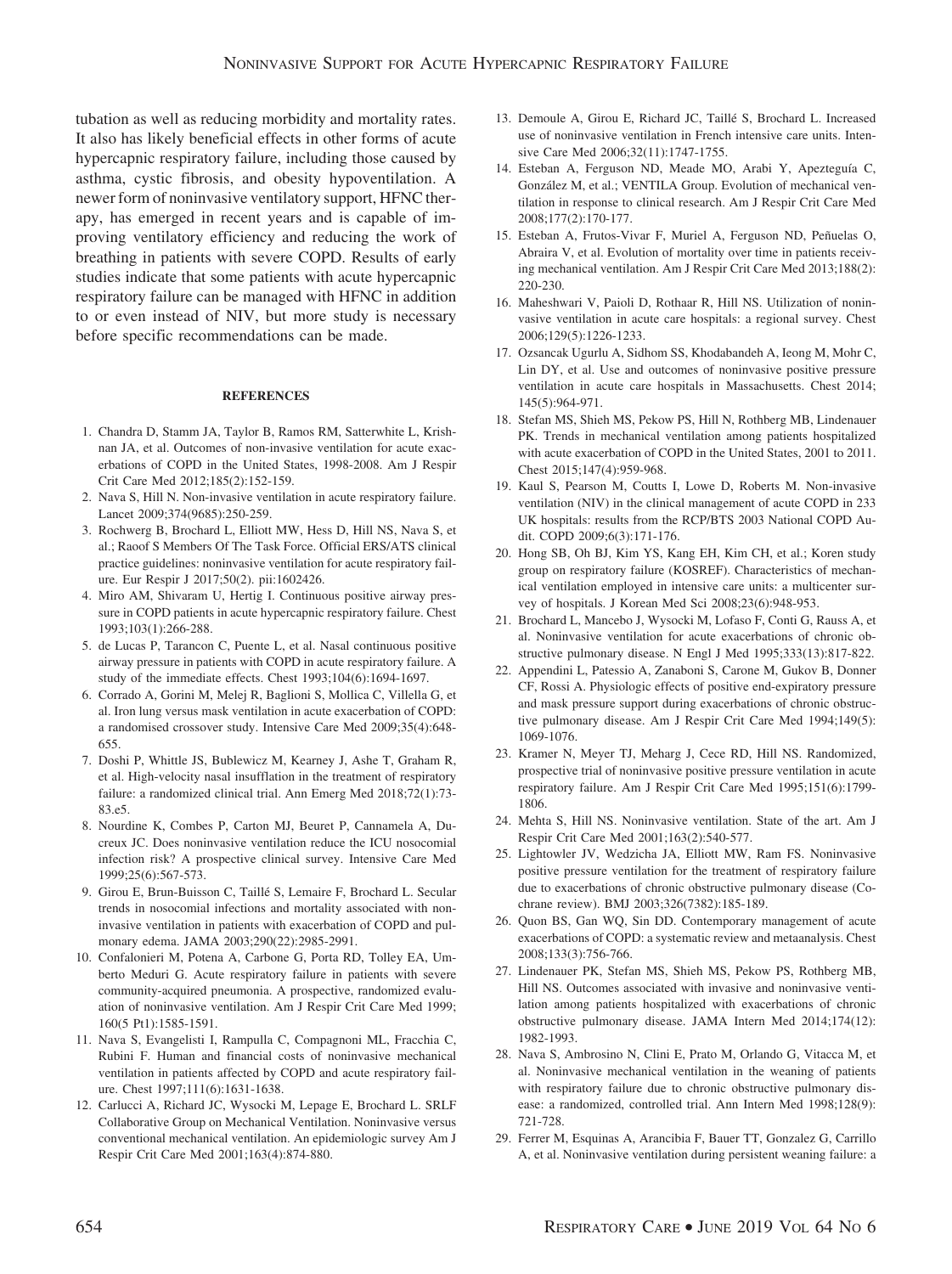randomized, controlled trial. Am J Respir Crit Care Med 2003;168(1): 70-76.

- 30. Ferrer M, Sellarés J, Valencia, M Carrillo A, Gonzalez G, Badia JR, et al. Non-invasive ventilation after extubation in hypercapnic patients with chronic respiratory disorders: randomised controlled trial. Lancet 2009;374(9695):1082-1088.
- 31. Auriant I, Jallot A, Hervé P, Cerrina J, Le Roy Ladurie F, et al. Noninvasive ventilation reduces mortality in acute respiratory failure following lung resection. Am J Respir Crit Care Med 2001;164(7): 1231-1235.
- 32. Levy M, Tanios MA, Nelson D, Short K, Senechia A, Vespia J, Hill NS. Outcomes of patients with do-not-intubate orders treated with noninvasive ventilation. Crit Care Med 2004;32(10):2002-2007.
- 33. Schettino G, Altobelli N, Kacmarek RM. Noninvasive positive pressure ventilation reverses acute respiratory failure in select "do-notintubate" patients. Crit Care Med 2005;33(9):1976-1982.
- 34. Meduri GU, Cook TR, Turner RE, Cohen M, Leeper KV. Noninvasive positive pressure ventilation in status asthmaticus. Chest 1996; 110(3):767-774.
- 35. Fernández MM, Villagrá A, Blanch L, Fernández R. Non-invasive mechanical ventilation in status asthmaticus. Intensive Care Med 2001;27(3):486-492.
- 36. Soroksky A, Stav D, Shpirer I. A pilot prospective, randomized, placebo-controlled trial of bilevel positive airway pressure in acute asthmatic attack. Chest 2003;123(4):1018-1025.
- 37. Soma T, Hino M, Kida K, Kudoh S. A prospective and randomized study for improvement of acute asthma by non-invasive positive pressure ventilation (NPPV). Intern Med 2008;47(6):493-501.
- 38. Gupta D, Nath A, Agarwal R, Behera D. A prospective randomized controlled trial on the efficacy of noninvasive ventilation in severe acute asthma. Respir Care 2010;55(5):536-543.
- 39. Lavoie TL, Krishnan R, Siegel HR, Maston ED, Fredberg JJ, Solway J, Dowell ML. Dilatation of the constricted human airway by tidal expansion of lung parenchyma. Am J Respir Crit Care Med 2012; 186(3):225-232.
- 40. Lim WJ, Mohammed Akram R, Carson KV, Mysore S, Labiszewski NA, Wedzicha JA, et al. Non-invasive positive pressure ventilation for treatment of respiratory failure due to severe acute exacerbations of asthma. Cochrane Database Syst Rev 2012;12:CD004360.
- 41. Madden BP, Kariyawasam H, Siddiqi AJ, Machin A, Pryor JA, Hodson ME. Noninvasive ventilation in cystic fibrosis patients with acute or chronic respiratory failure. Eur Respir J 2002;19(2):310- 313.
- 42. Hill AT, Edenborough FP, Cayton RM, Stableforth DE. Long-term nasal intermittent positive pressure ventilation in patients with cystic fibrosis and hypercapnic respiratory failure (1991-1996). Respir Med 1998;92(3):523-526.
- 43. Moran F, Bradley JM, Piper AJ. Non-invasive ventilation for cystic fibrosis. Cochrane Database Syst Rev 2017;2:CD002769.
- 44. Piper AJ, Sullivan CE. Effects of short-term NIPPV in the treatment of patients with severe obstructive sleep apnea and hypercapnia. Chest 1994;105(2):434-440.
- 45. Sturani C, Galavotti V, Scarduelli C, Sella D, Rosa A, Cauzzi R, Buzzi G. Acute respiratory failure, due to severe obstructive sleep apnoea syndrome, managed with nasal positive pressure ventilation. Monaldi Arch Chest Dis 1994;49(6):558-560.
- 46. Pérez de Llano LA, Golpe R, Ortiz Piquer M, Veres Racamonde A, Vázquez Caruncho M, Caballero Muinelos O, Alvarez Carro C. Short-term and long-term effects of nasal intermittent positive pressure ventilation in patients with obesity-hypoventilation syndrome. Chest 2005;128(2):587-594.
- 47. Carrillo A, Ferrer M, Gonzalez-Diaz G, Lopez-Martinez A, Llamas N, Alcazar M, et al. Noninvasive ventilation in acute hypercapnic respiratory failure caused by obesity hypoventilation syndrome and

chronic obstructive pulmonary disease. Am J Respir Crit Care Med 2012;186(12):1279-1285.

- 48. Roca O, Riera J, Torres F, Masclans JR. High-flow oxygen therapy in acute respiratory failure. Respir Care 2010;55(4):408-413.
- 49. Spoletini G, Alotaibi M, Blasi F, Hill NS. Heated humidified highflow nasal oxygen in adults: mechanisms of action and clinical implications. Chest 2015;148(1):253-261.
- 50. Hasani A, Chapman TH, McCool D, Smith RE, Dilworth JP, Agnew JE. Domiciliary humidification improves lung mucociliary clearance in patients with bronchiectasis. Chron Respir Dis 2008;5(2):81-86.
- 51. Parke R, McGuinness S, Eccleston M. Nasal high-flow therapy delivers low level positive airway pressure. Br J Anaesth 2009;103(6): 886-890.
- 52. Chen IC, Kuo J, Ko WJ, Shih HC, Kuo CD. Increased flow resistance and decreased flow rate in patients with acute respiratory distress syndrome: the role of autonomic nervous modulation. J Chin Med Assoc 2016;79(1):17-24.
- 53. Janssens W, VandenBrande P, Hardeman E, De Langhe E, Philps T, Troosters T, Decramer M. Inspiratory flow rates at different levels of resistance in elderly COPD patients. Eur Respir J 2008;31(1):78-83.
- 54. Sztrymf B, Messika J, Bertrand F, Hurel D, Leon R, Dreyfuss D, Ricard JD. Beneficial effects of humidified high flow nasal oxygen in critical care patients: a prospective pilot study. Intensive Care Med 2011;37(11):1780-1786.
- 55. Stéphan F, Barrucand B, Petit P, Rézaiguia-Delclaux S, Médard A, Delannoy B, et al.; BiPOP Study Group. High-flow nasal oxygen vs noninvasive positive airway pressure in hypoxemic patients after cardiothoracic surgery: a randomized clinical trial. JAMA 2015; 313(23):2331-2339.
- 56. Fraser JF, Spooner AJ, Dunster KR, Anstey CM, Corley A. Nasal high flow oxygen therapy in patients with COPD reduces respiratory rate and tissue carbon dioxide while increasing tidal and end-expiratory lung volumes: a randomised crossover trial. Thorax 2016;71(8):759-761.
- 57. Atwood CW Jr, Camhi S, Little KC, Paul C, Schweikert H, Macmillan NJ, Miller TL. Impact of heated humidified high flow air via nasal cannula on respiratory effort in patients with chronic obstructive pulmonary disease. Chronic Obstr Pulm Dis 2017;4(4):279-286.
- 58. Miller T, Saberi B, Saberi S. Computational fluid dynamics modeling of extrathoracic airway flush: evaluation of high flow nasal cannula design elements. J Pulm Respir Med 2016;6(5):376.
- 59. Pisani L, Fasano L, Corcione N, Comellini V, Musti MA, Brandao M, et al. Change in pulmonary mechanics and the effect on breathing pattern of high flow oxygen therapy in stable hypercapnic COPD. Thorax 2017;72(4):373-375.
- 60. Corley A, Caruana LR, Barnett AG, Tronstad O, Fraser JF. Oxygen delivery through high-flow nasal cannulae increase end-expiratory lung volume and reduce respiratory rate in post-cardiac surgical patients. Br J Anaesth 2011;107(6):998-1004.
- 61. Frat JP, Thille AW, Mercat A, Girault C, Ragot S, Perbet S, et al.; FLORALI Study Group, REVA Network. High-flow oxygen through nasal cannula in acute hypoxemic respiratory failure. N Engl J Med 2015;372(23):2185-2196.
- 62. Maggiore SM, Idone FA, Vaschetto R, Festa R, Cataldo A, Antonicelli F, et al. Nasal high-flow versus Venturi mask oxygen therapy after extubation. Effects on oxygenation, comfort, and clinical outcome. Am J Respir Crit Care Med 2014;190(3):282-288.
- 63. Hernández G, Vaquero C, González P, Subira C, Frutos-Vivar F, Rialp G, et al. Effect of postextubation high-flow nasal cannula vs conventional oxygen therapy on reintubation in low-risk patients: a randomized clinical trial. JAMA 2016;315(13):1354-1361.
- 64. Hernández G, Vaquero C, Colinas L, Cuena R, González P, Canabal A, et al. Effect of postextubation high-flow nasal cannula vs noninvasive ventilation on reintubation and postextubation respiratory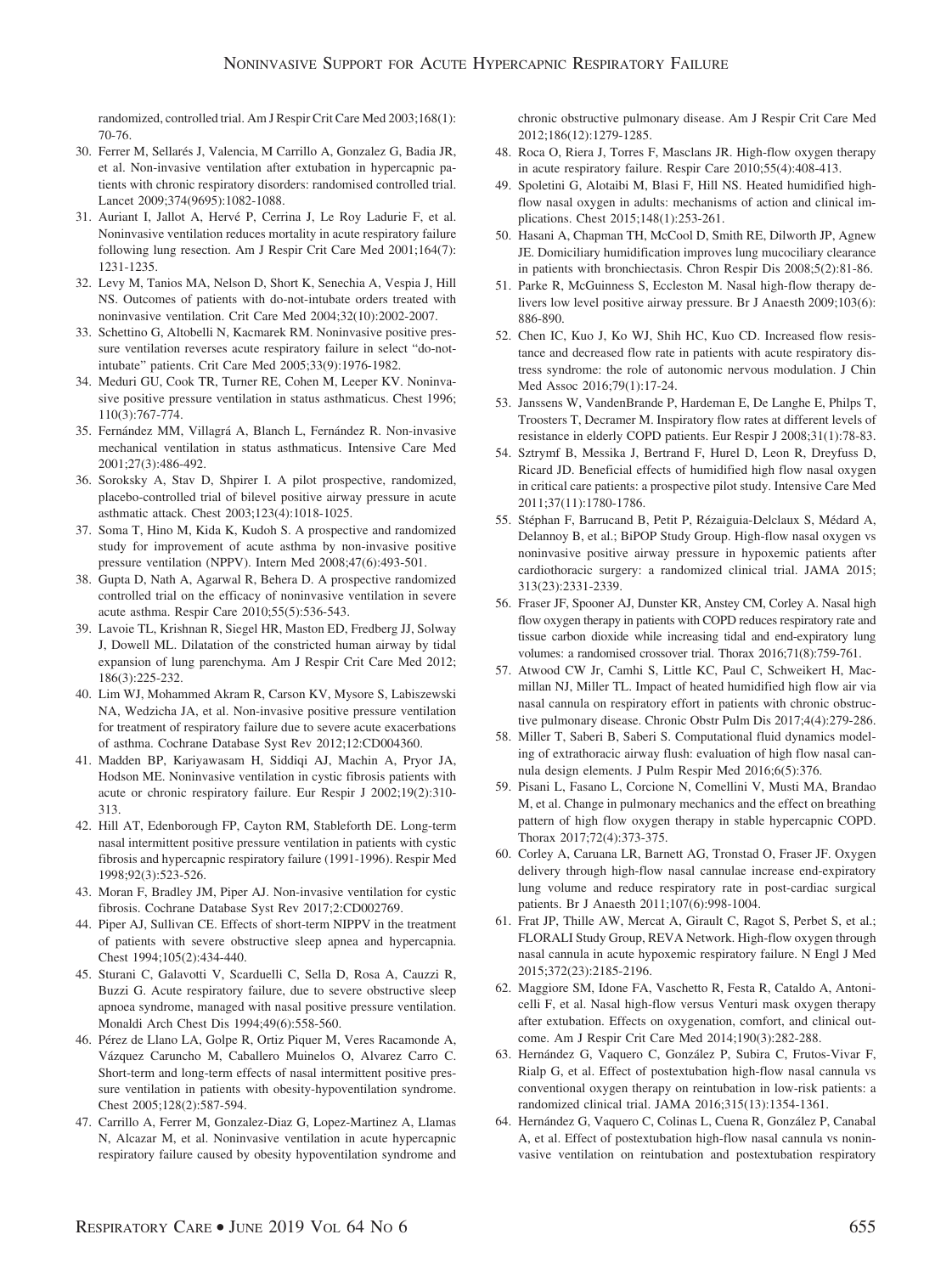failure in high-risk patients: a randomized clinical trial. JAMA 2016; 316(15):1565-1574.

- 65. Nedel WL, Deutschendorf C, Moraes Rodrigues Filho E. High-flow nasal cannula in critically ill subjects with or at risk for respiratory failure: a systematic review and meta-analysis. Respir Care 2017; 62(1):123-132.
- 66. Maitra S, Som A, Bhattacharjee S, Arora MK, Baidya DK. Comparison of high-flow nasal oxygen therapy with conventional oxygen therapy and noninvasive ventilation in adult patients with acute hypoxemic respiratory failure: A meta-analysis and systematic review. J Crit Care 2016;35:138-144.

#### **Discussion**

**MacIntyre:** Nick [Hill], one of the areas you didn't touch on is the use of NIV, not in the acute care setting but in chronic hypercapnia.

**Hill:** I was specifically asked to talk about acute so that's what I did.

**MacIntyre:** That's fine, you did a superb job, but at some point in this conference we need to at least address it because it's a hot topic and Medicare is quite concerned about it. The use of nocturnal NIV for patients with COPD who are hypercarbic is increasing. Indeed, the whole idea of the German approach,<sup>1</sup> when you try to reduce  $P_{aCO}$ , appears to offer benefit but is it really worth the trouble? These are important issues in NIV, and, because we don't have a formal talk on it, could you summarize what you think the role is in the patient with chronic hypercapnic COPD?

**Hill:** I appreciate your question, part of the reason I didn't address it is the same reason you didn't touch on HFNC in your talk; there's not time. There have been some very influential favorable studies over the past several years, starting with Köhnlein et al<sup>2</sup> in 2014, in which there was a very impressive mortality improvement, 30% in the controls down to  $\sim$ 12% in subjects treated with NIV. More recently, we had the HOT-HMV (home oxygen therapy– home mechanical ventilation) trial3 out of England, and there they looked at a combined end

point of death and hospitalization, and found that the first hospitalization event occurred at an average of 1.3 months in controls and 4 months in the subjects on NIV, a very dramatic difference that favored NIV. We then had another study out of Holland by Struik et al<sup>4</sup> who found absolutely no benefit whatsoever. So, it's still an area of controversy. These studies used different approaches. The German study1 didn't use the high-intensity approach championed by Windisch's group5 with high inspiratory pressures (up to 40 cm  $H_2O$ ) and breathing frequencies to completely control ventilation. Rather, the study by Köhnlein et al<sup>2</sup> used average inspiratory pressures in the low 20s, as did the other recent studies. Despite the controversy, I do think there is a role for NIV in patients with severe stable COPD in the out-patient setting, but it's hard to know exactly which patient to select and what technique to use. I think most clinicians agree that in order to benefit from long-term NIV, these patients need to be chronically hypercapnic. Medicare guidelines have required a stable daytime  $P_{aCO_2}$  of  $\geq 52$  mm Hg, a guideline that you helped them establish 20 years ago.

# **MacIntyre:** Thank you.

**Hill:** Other characteristics they should have aren't so clear. Results of studies have suggested that patients who tend to retain more  $CO<sub>2</sub>$  when put on oxygen or are frequent flyers might benefit from home NIV. Although it wasn't specifically addressed in the recent studies, I think what hap-

- 67. Zhao H, Wang H, Sun F, Lyu S, An Y. High-flow nasal cannula oxygen therapy is superior to conventional oxygen therapy but not to noninvasive mechanical ventilation on intubation rate: a systematic review and meta-analysis. Crit Care 2017;21(1):184.
- 68. Kim ES, Lee H, Kim SJ, Park J, Lee YJ, Park JS, et al. Effectiveness of high-flow nasal cannula oxygen therapy for acute respiratory failure with hypercapnia. J Thorac Dis 2018;10(2):882-888.
- 69. Spoletini G, Mega C, Pisani L, Alotaibi M, Khoja A, Price LL, et al. High-flow nasal therapy vs standard oxygen during breaks off noninvasive ventilation for acute respiratory failure: a pilot randomized controlled trial. J Crit Care 2018;48(Can't get issue from record):418-425.

pens to breathing during sleep may be really important in explaining the favorable responses of some patients. Many of these patients may have an overlap syndrome that consists of COPD and sleep apnea. This may render them more hypercapnic than patients with a similar degree of airway obstruction but without sleep apnea, and more likely to respond to positive airway pressure therapy. I also think we should be using higher inspiratory pressures than what used to be the case, aiming for the low 20s cm  $H_2O$ , as was done in the recent studies. Results of one preliminary uncontrolled study reported favorable findings in stable patients with severe COPD treated with the proprietary AVAPS-AE (average volume-assured pressure support with auto-expiratory positive airway pressure) mode, but it is important to point out that the HOT-HMV study3 used standard bi-level ventilators.

**Scott:** I appreciate what you're saying about higher flows for HFNC. My assessment of the literature seems to be that more positive studies have higher flows. I wonder if what's happening is that practitioners are starting at a lower flow in select patients, letting the patient acclimate, but, what's happening is that we aren't making the subsequent adjustments. I hope that, as the literature evolves, we can move toward figuring out a better way to start low if we need to get somebody acclimated. In your practice, are you seeing patients or having problems getting them acclimated to those higher flows?